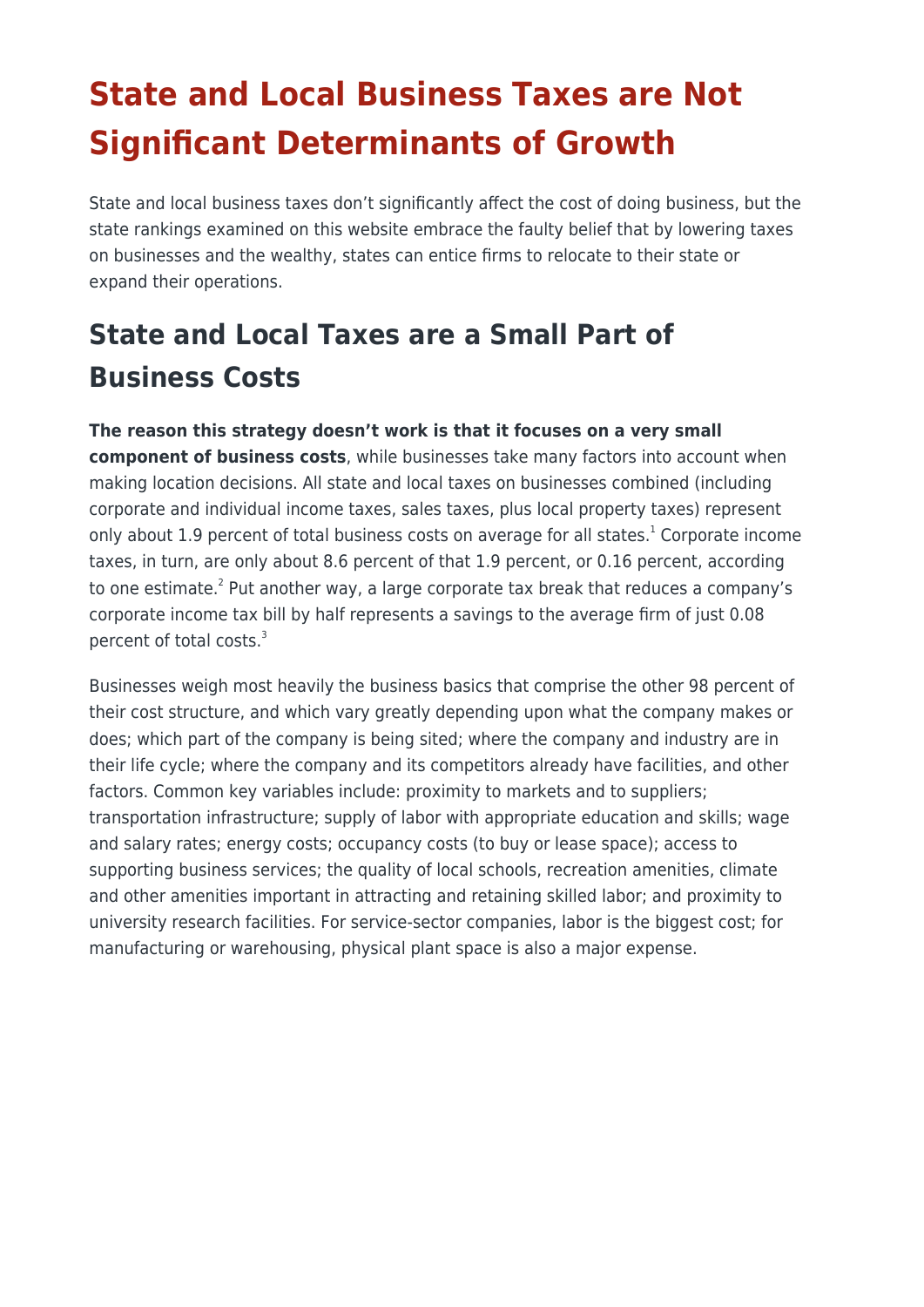#### State and Local Taxes are a Small Part of Business Costs

All state and local taxes on businesses as a share of total business costs, on average



GradingStates.org

**The tiny change in the cost calculus from tax cuts does not change any meaningful share of site location choices as the differences in big-ticket cost items such labor, occupancy, energy, or raw materials, would dwarf anything a company could gain via tax breaks.** As a result, nearly all of an across-the-board tax cut will be wasted on corporations that would have chosen or remained in a state anyway.

If tax rates do affect business location decisions to any degree, then states with lower taxes should experience more rapid growth, other things held equal. But that last phrase, "other things held equal," is crucial. If a state lowers corporate taxes, it must deal with the loss of revenue by raising taxes on individuals and/or other businesses or by lowering the quality of public services, or some of both. Either action could make a state less attractive for private investment.

## **Research Shows Mixed Results, Little Evidence of Significant Tax Effects**

As stated above, many factors influence business location decisions. To discern the effect of tax levels, researchers must use statistical techniques to hold all other relevant factors constant. The question is: if two states are similar in their business basics (labor skills and wages, access to markets and materials, occupancy and energy costs, etc.), will a difference in business taxes be associated with a difference in growth rates? Statistical techniques have become increasingly sophisticated over the past 25 years, enabling better ways to control for other location determinants and thereby generate more reliable answers to this question. While even the most sophisticated statistical analysis cannot prove causality, the more carefully a study controls for the whole range of factors reasonably believed to affect business decisions, and the more often such studies are replicated, the more confidence we gain in evidence of a causal relation.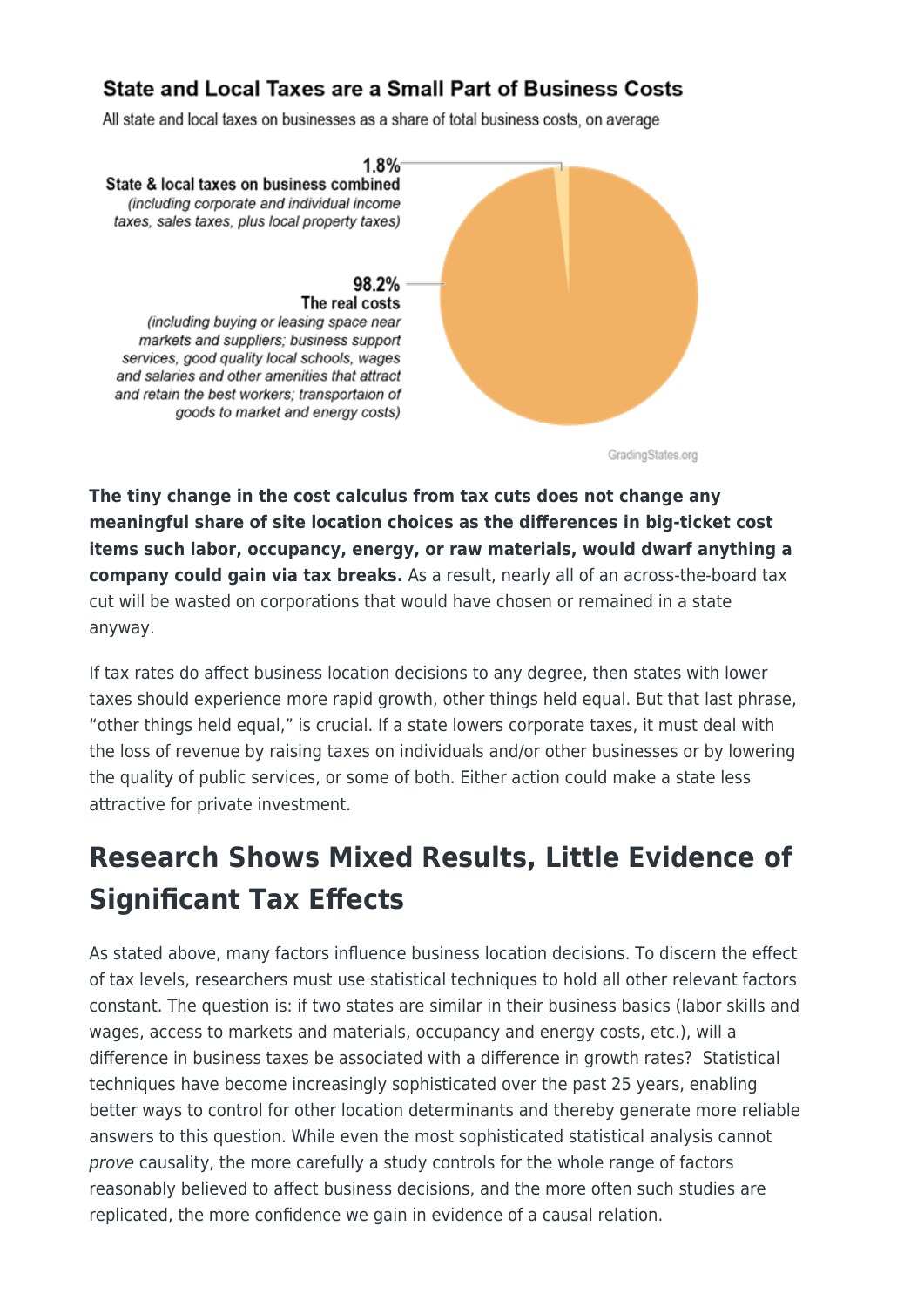Fortunately for those interested in how taxes interact with economic growth, there has been a large volume of research investigating this question over the past 40 years. Three summaries of the research, in 1988 by Robert Newman and Dennis Sullivan, 1991 by Timothy Bartik, and in 1998 by Michael Wasylenko, produced something of a consensus that the independent effect of state taxes on state growth is either not statistically significant or is very small.<sup>4</sup> Subsequent literature reviews report continued mixed results, with several studies finding no significant effect of business taxes on state growth, and others finding statistically significant but small effects.<sup>5</sup> Most recently, Gale, Krupkin and Rueben reviewed the literature and found the results remarkably "fragile"; research results often could not be replicated for other time periods, and the effects of taxes on growth in some studies disappeared or reversed in sign when models were specified differently.<sup>6</sup>The same authors also conclude that "examination of recent state experiences with changing tax structures reveals little evidence of tax cuts driving growth."<sup>7</sup>

**The preponderance of the evidence, then, from many dozens of peer-reviewed studies over several decades is that business tax cuts, if they could be enacted without cutting public spending, may or may not have some positive effect on state economic growth, but that any positive effect is likely to be quite small.**

### **Tax Cuts Can Hurt State Services to Business**

States' balanced budget requirements mean that tax cuts often result in cuts to public services, which hurt growth as these services are essential to the economy. As Bartik has said: "[A]n economic development policy of business tax cuts may fail to increase jobs in a state or metropolitan area if it leads to a deterioration of public services to business. An economic development policy of tax increases may succeed in increasing jobs if it significantly improves public services to business."<sup>8</sup>

Business tax breaks could be financed, alternatively, by increases in taxes on households, but such a strategy will likely decrease consumer spending within the state, which hurts local retailers and other in-state businesses and the state economy.<sup>9</sup>

1. This is based on data from 2001 through 2012 from two sources: U.S. Internal Revenue Service, Statistics of Income, Integrated Business Data for all U.S. Corporations, partnerships, and non-farm proprietorships, showing total deductions for business costs on tax returns, at<https://www.irs.gov/statistics/soi-tax-stats-integrated-business-data>; and the Council on State Taxation's annual reports Total State and Local Business Taxes (the 2016 edition is available at [http://www.cost.org/globalassets/cost/state-tax-resources-pdf-pages/cost-studies-articles-reports/fy16-state-and-local-busin](http://www.cost.org/globalassets/cost/state-tax-resources-pdf-pages/cost-studies-articles-reports/fy16-state-and-local-business-tax-burden-study.pdf) [ess-tax-burden-study.pdf\)](http://www.cost.org/globalassets/cost/state-tax-resources-pdf-pages/cost-studies-articles-reports/fy16-state-and-local-business-tax-burden-study.pdf)

2. From data in the Council on State Taxation reports (see note 1). This is the average proportion over the period 2003-2016.

3.- 50 percent times 8.6 percent times 1.9 percent equals .08 percent. This is the average over all types of business, which is the relevant figure for considering the impact of a particular tax cut on overall business activity. The impact of a corporate